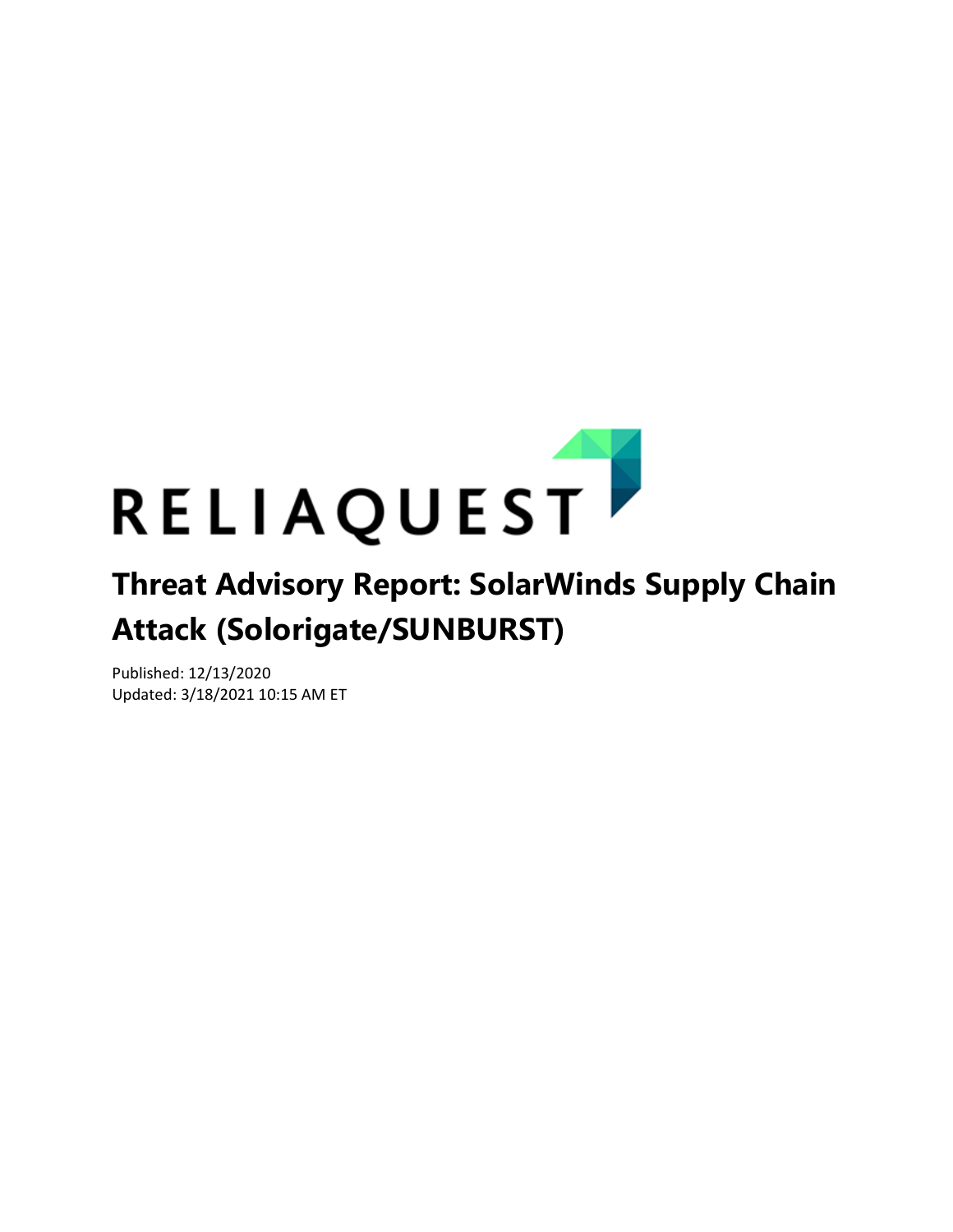# Contents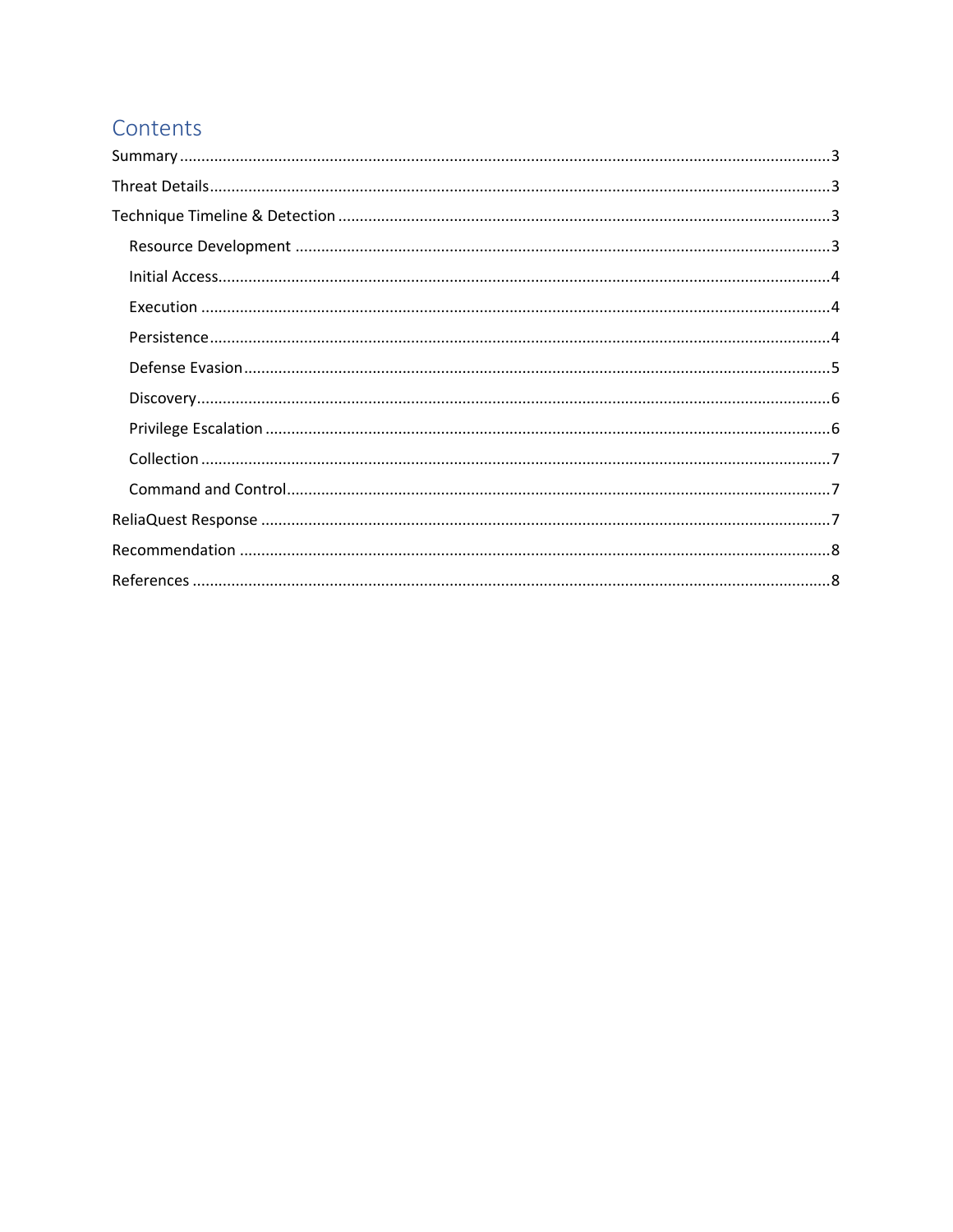# <span id="page-2-0"></span>**Summary**

SolarWinds – an IT software development company – has been compromised and the subsequent supply chain attack is believed to affect multiple public and private sector customers. Attackers implanted backdoors in legitimate, signed DLL files contained in update packages for SolarWinds Orion from March until June of 2020 that were then used to breach customers who upgraded to the affected versions (versions **2019.4 HF 5** through **2020.2 HF 1**).

# <span id="page-2-1"></span>**Threat Details**

The actors behind this campaign were able to gain access to SolarWinds software and create a backdoor in a legitimate DLL – **SolarWinds.Orion.Core.BusinessLayer.dll**. Although the details of the initial SolarWinds compromise are not yet known, these updates were digitally signed and made available to SolarWinds customers between March and June of 2020.

Once the SolarWinds application is updated to an affected version, the embedded backdoor code loads and remains dormant for up to two weeks before establishing command-and-control (C2) communication. Once activated, the implant receives commands to perform post-exploitation activities, including conducting reconnaissance, exfiltrating files, and disabling security controls. The malware traffic imitates the SolarWinds Orion Improvement Program (OIP) protocol and stores information in SolarWinds configuration files to disguise itself as normal activity. The backdoor can also identify and block anti-virus and forensic tools to evade detection.

FireEye noted that the threat actors kept a "light malware footprint" by using legitimate credentials and remote access tools for network access and lateral movement. As SolarWinds products typically run with elevated privileges, the attackers were able to use their initial foothold to move laterally and gain additional administrative credentials within the target environments. The attacker's infrastructure was configured to match legitimate target hostnames within the environment and new authentications were typically executed in the same geographic region of the target using virtual private networks. When authenticating remotely to the network, a different set of stolen credentials was used for the authentication than was used for lateral movement.

# <span id="page-2-2"></span>**Technique Timeline & Detection**

This section details the MITRE tactics and techniques used by the attackers in their campaign. Detections in GreyMatter that are relevant to the tactics are also listed. ReliaQuest will continue to monitor the situation as new details emerge and update or create new detections to address this threat.

## <span id="page-2-3"></span>Resource Development

#### T1584 – Compromise Infrastructure

Although the details of the initial compromise of SolarWinds are unknown, we do know that it led to eventual compromise of their internal software build or distribution system.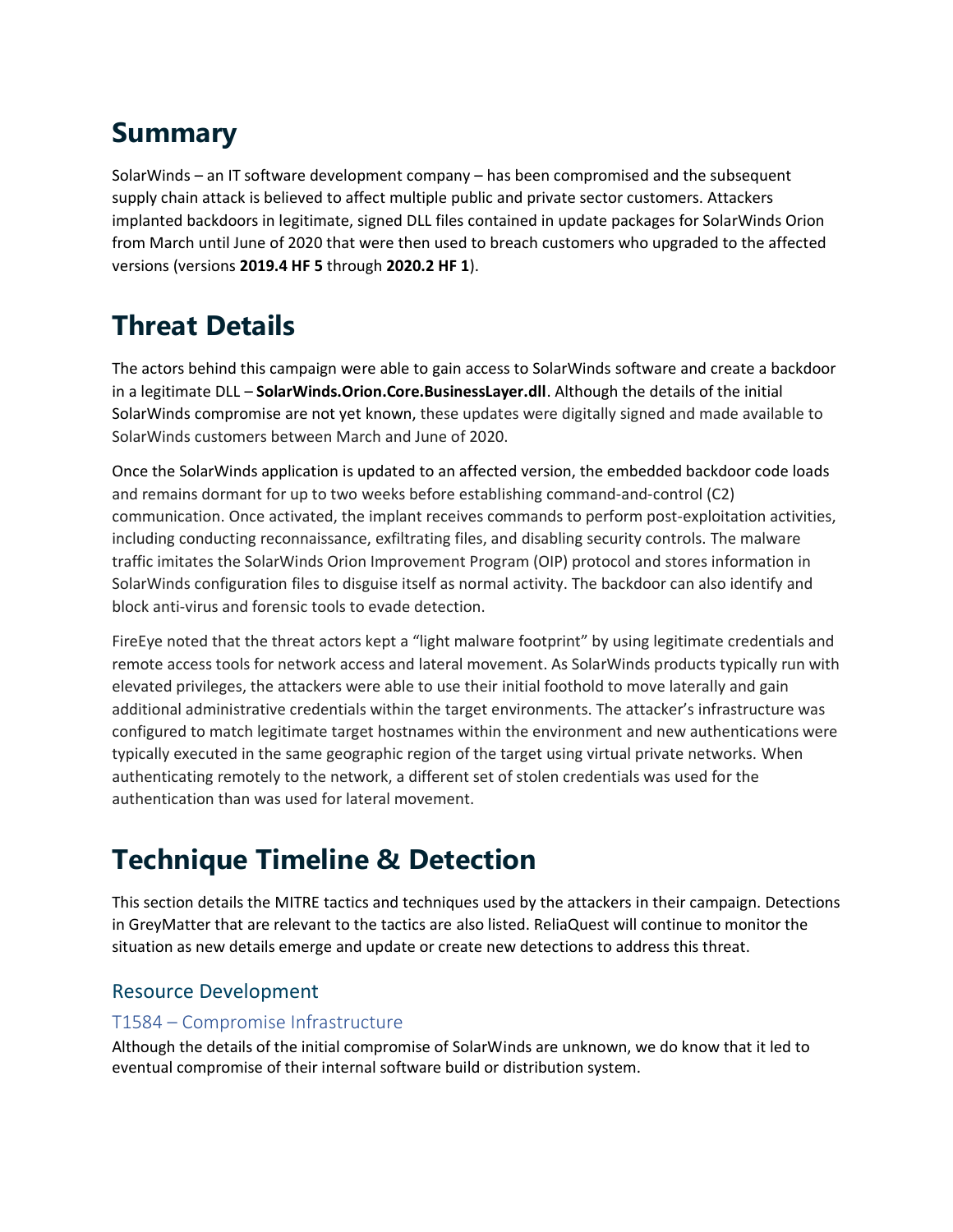#### <span id="page-3-0"></span>Initial Access

## T1195.002 – Supply Chain Compromise: Compromise Software Supply Chain

With access to the SolarWinds development system, the threat actor embedded a backdoor in **SolarWinds.Orion.Core.BusinessLayer.dll** – a legitimate component of the Orion software framework present in multiple updates available through the SolarWinds website. SolarWinds customers who installed these malicious updates unknowingly installed this backdoor in their environment.

## <span id="page-3-1"></span>Execution

#### T1059 – Command and Scripting Interpreter

**SolarWinds.Orion.Core.BusinessLayer.dll** contained an obfuscated backdoor that communicated to C2 servers. It utilized "Jobs" to execute commands on an affected host.

#### T1569.002 – System Services: Service Execution

The backdoor deployed the malware dropper TEARDROP that runs as a service.

#### GreyMatter Detections

- RQ-000110-04 Recon Commands
- RQ-000073 Service Installations Critical Host
- RQ-SM-000237-07 Suspicious Service Installation
- RQ-SH-000238-02 Service Installation in Suspicious Directory
- RQ-SL-000234-02 PowerShell Remote Execution

#### <span id="page-3-2"></span>Persistence

#### T1543.003 – Create or Modify System Process: Windows Service

The backdoor deployed the malware dropper TEARDROP that runs as a service.

#### T1053 – Scheduled Task/Job

Manipulation of scheduled tasks by updating an existing legitimate task to execute their tools and then returning the scheduled task to its original configuration.

#### GreyMatter Detections

- RQ-000073 Service Installations Critical Host
- RQ-SM-000237-07 Suspicious Service Installation
- RQ-SH-000238-02 Service Installation in Suspicious Directory
- RQ-SM-000149-02 Suspicious Scheduled Task Created
- RQ-SM-000233-02 PowerShell Scheduled Task Creation
- RQ-000771-01 Task Scheduled via Command Line

## Command and Control

#### T1071.001 – Application Layer Protocol: Web Protocols

HTTP requests were used for C2 beacons and transferring data out of the network.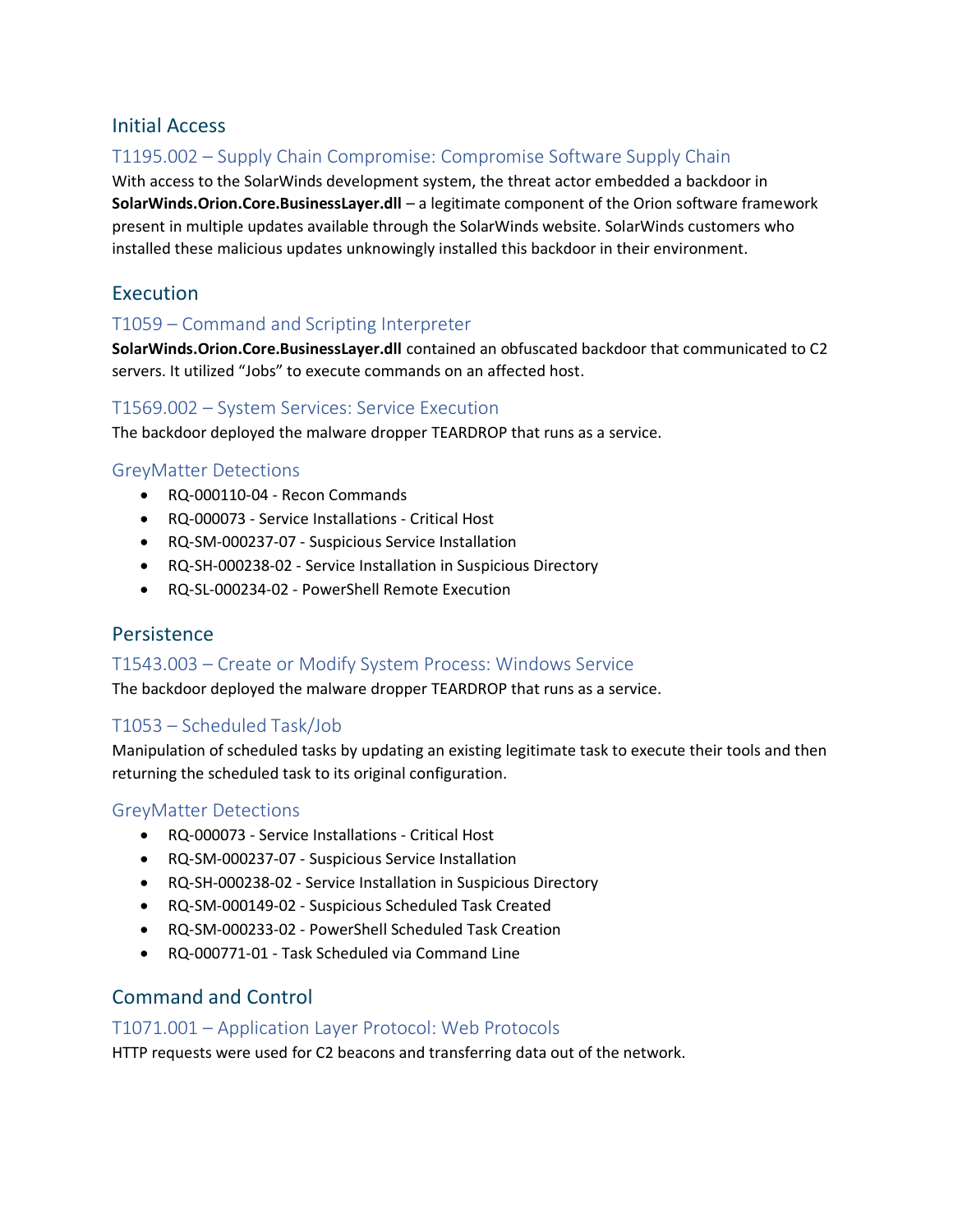#### T1001.003 – Data Obfuscation: Protocol Impersonation

The network traffic was designed to impersonate the Orion Improvement Program protocol, which normally sends usage information back to SolarWinds.

#### T1071.004 – Application Layer Protocol: DNS

The attackers used DNS CNAME records to store the domain names of its C2 servers. Once the backdoor was initialized, it would resolve the CNAME record for **avsvmcloud[.]com** to retrieve the C2 server domains.

#### T1105 – Ingress Tool Transfer

The backdoor has the capability to transfer files and download additional tools. The dropper TEARDROP is used to download additional malware.

#### T1132.001 – Data Encoding: Standard Encoding

The C2 beacon and response traffic are both encoded and compressed with multiple algorithms.

#### T1568.002 – Dynamic Resolution: Domain Generation Algorithms

The backdoor used a Domain Generation Algorithm (DGA) to create and resolve subdomains of **avsvmcloud[.]com**.

#### GreyMatter Detections

- RQ-SM-000050-05 Domain Generation Algorithm HTTP(S) Request Pattern
- RQ-SM-000044-05 DNS Request to DGA Domain
- RQ-SM-000046-03 DNS CNAME Request Beaconing

#### <span id="page-4-0"></span>Defense Evasion

#### T1027 – Obfuscated Files or Information

The legitimate file **SolarWinds.Orion.Core.BusinessLayer.dll.config** is used by the malware to store persistence settings.

#### T1070.004 – Indicator Removal on Host: File Deletion

The attackers removed their tools and backdoors once other remote access vectors were secured. They also replaced legitimate executables with malicious ones, executed them, then removed their files and restored the originals.

#### T1553.002 – Subvert Trust Controls: Code Signing

As the attackers compromised the software build system, the file that was backdoored was then signed – giving it additional legitimacy and further reducing chances of detection.

#### T1562.001 - Impair Defenses: Disable or Modify Tools / T1112 - Modify Registry

Attackers stopped services associated with security and monitoring tools by setting the value of the **HKLM\SYSTEM\CurrentControlSet\services\{SERVICE\_NAME}\Start** key in the Windows registry to "4".

#### T1134.003 – Access Token Manipulation: Make and Impersonate Token

In the Microsoft cloud, attackers used compromised SAML token signing certificates to forge SAML tokens to access administrative privileges.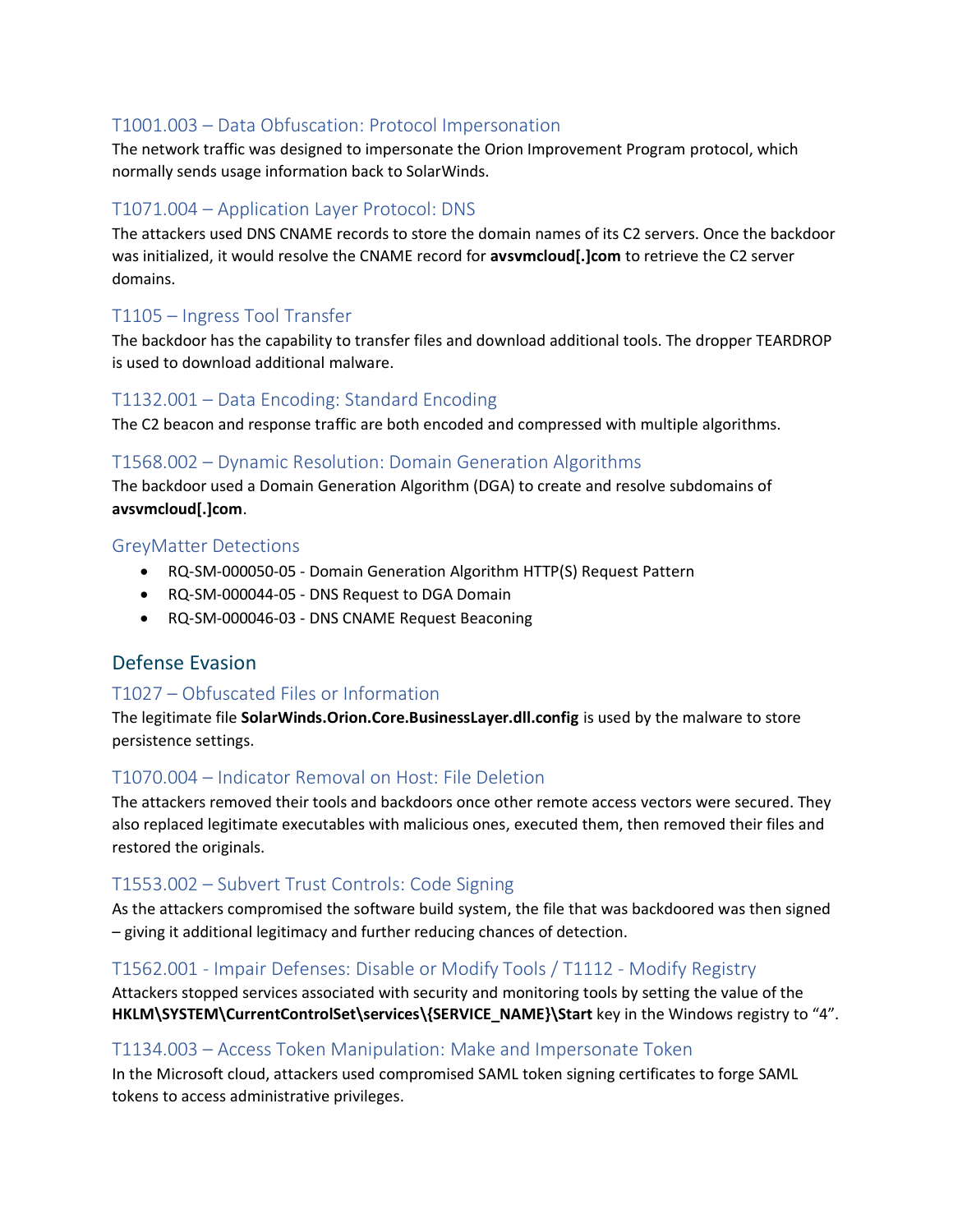## T1036.005 – Masquerading: Match Legitimate Name or Location

Attackers replaced legitimate files with malicious ones that used the same name to avoid detection. The malicious files were then deleted and the original

#### GreyMatter Detections

• RQ-SM-002340-01 - Security Tool Service Disabled

#### <span id="page-5-0"></span>**Discovery**

#### T1012 – Query Registry

Attackers queried the Windows registry for the value of the **HKEY\_LOCAL\_MACHINE\SOFTWARE\Microsoft\Cryptography\MachineGuid** key to be used in an identifier for compromised hosts.

#### T1057 – Process Discovery

SolarWinds.Orion.Core.BusinessLayer.dll contained an obfuscated backdoor that communicated to C2 servers. It utilized "Jobs" to execute commands for discovering processes on an affected host.

#### T1083 – File and Directory Discovery

SolarWinds.Orion.Core.BusinessLayer.dll contained an obfuscated backdoor that communicated to C2 servers. It utilized "Jobs" to execute commands for file and directory discovery on an affected host.

#### T1518 – Software Discovery

SolarWinds.Orion.Core.BusinessLayer.dll contained an obfuscated backdoor that communicated to C2 servers. It utilized "Jobs" to execute commands for software discovery on an affected host.

#### T1518.001 - Software Discovery: Security Software Discovery

SolarWinds.Orion.Core.BusinessLayer.dll contained an obfuscated backdoor that communicated to C2 servers. It utilized "Jobs" to execute commands for security software discovery on an affected host.

#### GreyMatter Detections

- RQ-000110-04 Recon Commands
- RQ-SH-000706-01 Credential Harvesting

## <span id="page-5-1"></span>Privilege Escalation

#### T1543.003 – Create or Modify System Process: Windows Service

The backdoor deployed the malware dropper TEARDROP that runs as a service.

#### T1053 – Scheduled Task/Job

Manipulation of scheduled tasks by updating an existing legitimate task to execute their tools and then returning the scheduled task to its original configuration.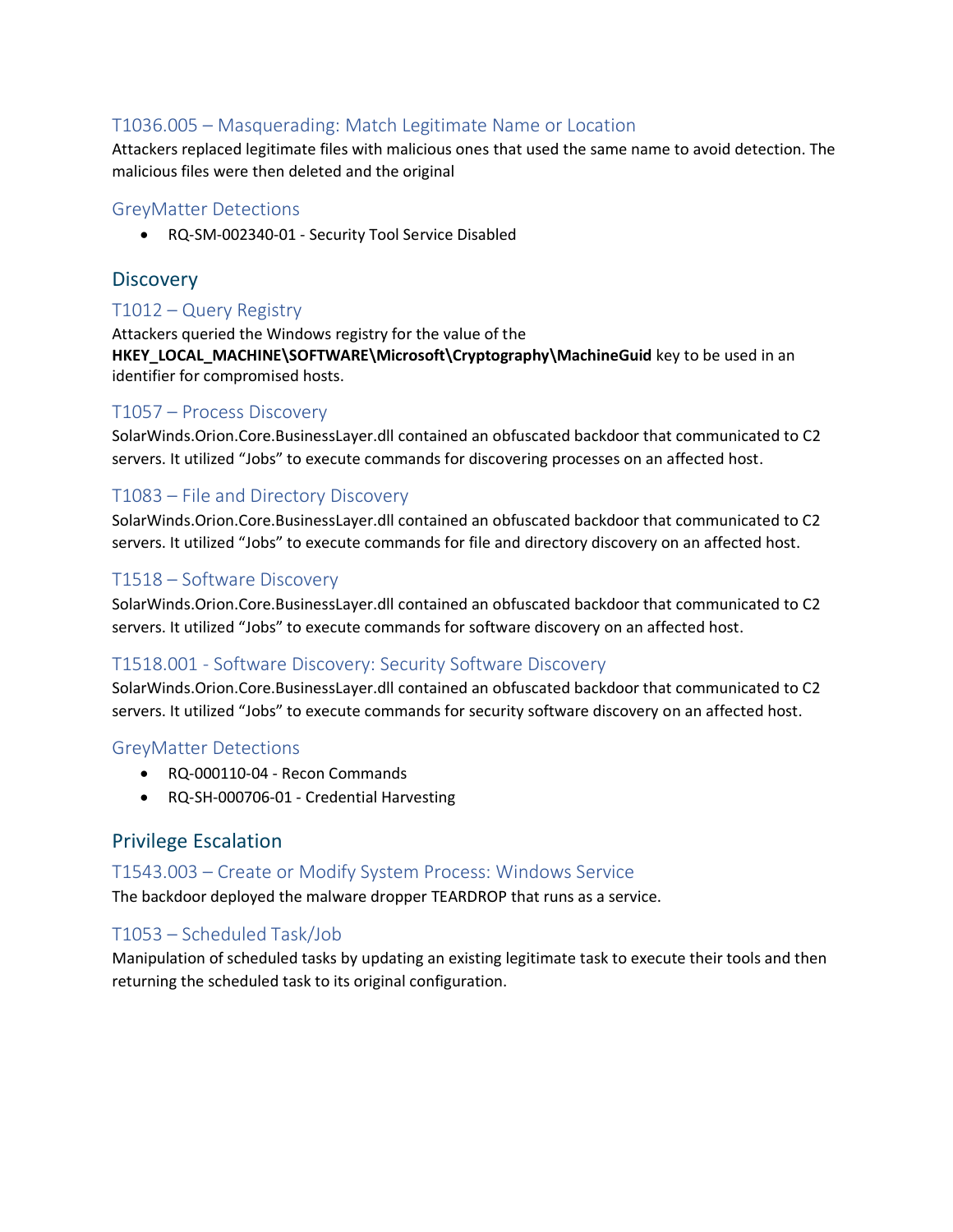#### GreyMatter Detections

- RQ-000073 Service Installations Critical Host
- RQ-SM-000237-07 Suspicious Service Installation
- RQ-SH-000238-02 Service Installation in Suspicious Directory
- RQ-SM-000149-02 Suspicious Scheduled Task Created
- RQ-SM-000233-02 PowerShell Scheduled Task Creation
- RQ-000771-01 Task Scheduled via Command Line

## <span id="page-6-0"></span>Collection

#### T1114.002 – Email Collection: Remote Email Collection

There are several instances of the attackers adding mail read permissions to their compromised accounts in order to collect and monitor the target's emails.

# <span id="page-6-1"></span>**ReliaQuest Response**

ReliaQuest has ingested all currently identified IOCs related to this attack into GreyMatter Intel for rapid detection capabilities and will continue to monitor for additional IOCs. Countermeasures and IOCs identified by FireEye can be found in their GitHub repository referenced at the end of the document.

We are also leveraging GreyMatter Hunt to perform a retroactive IOC hunt for all customers integrated with the GreyMatter Platform. For questions related to the ReliaQuest response, please reach out to your Delivery Manager or the SOC at (813) 518-6565.

ReliaQuest will continue to research the threat actor's behavior to identify new detection opportunities that can be deployed to customers through GreyMatter Detect.

If IOC activity has been detected within your environment, the following responses are recommended:

- Investigate any hosts associated with IOC hits for evidence of the techniques listed above around or after the time in which the first IOC hit was seen.
- Isolate/disable SolarWinds servers until confident there is a trustworthy build to update to.
- Block known IOCs on network/security infrastructure and monitor for these IOCs in logs as a sign of infection. Hosts associated with these indicators should be isolated and re-imaged before being redeployed in the environment. Any account credentials found to have been used by the attackers should be reset.
- Change passwords for administrator and service accounts.
- Ensure default passwords are changed.
- Remove or disable unused/unnecessary applications and users, especially those with significant privilege (domain administrators, for example).
- Limit user/service account privilege to the least amount necessary.
- Restrict scope of connectivity as appropriate between network segments (in particular, from SolarWinds to other areas of the network).
- Verify backups for critical data and servers are available and stored securely.